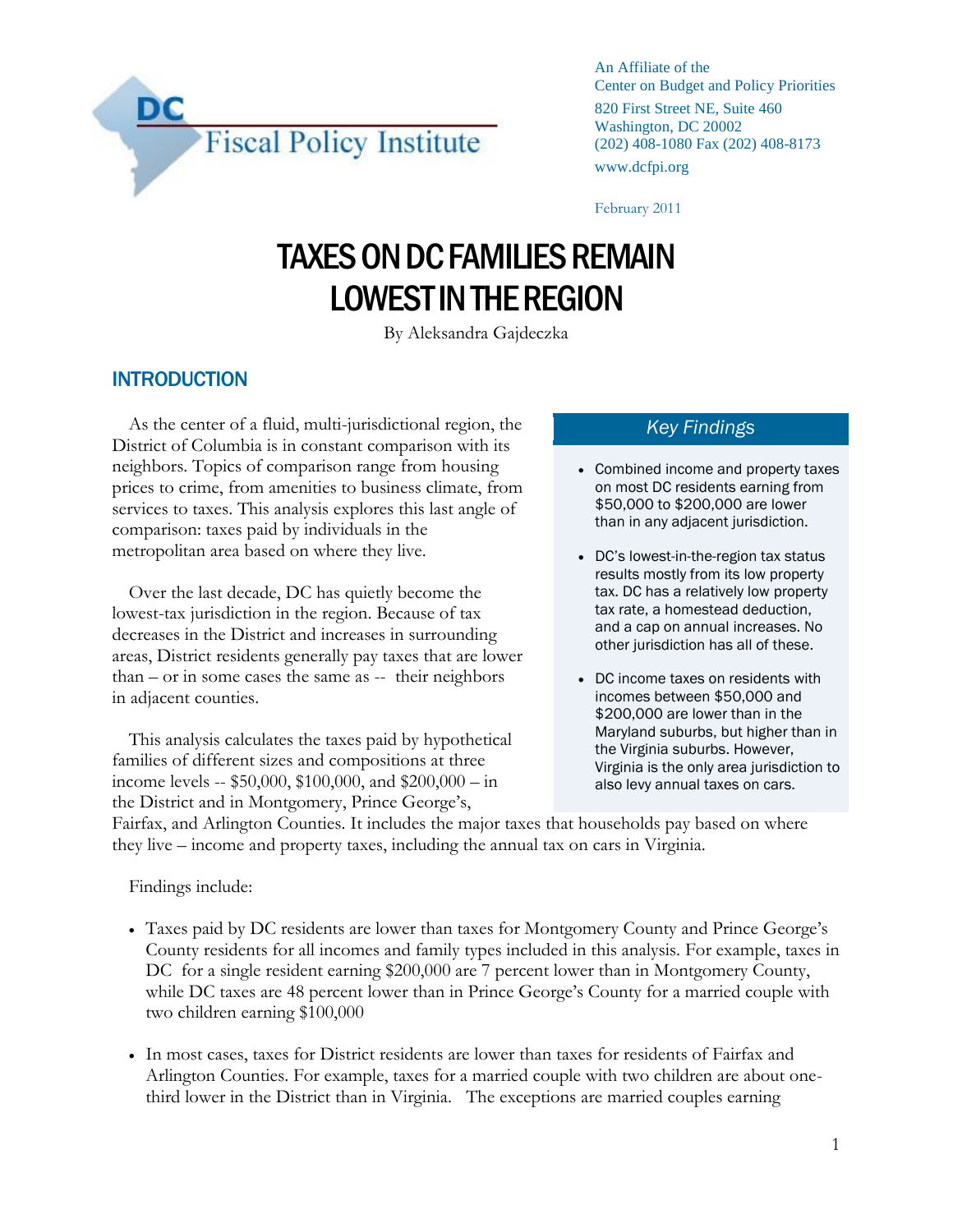\$50,000, and single taxpayers earning \$200,000, for whom taxes are slightly higher in the District. For those family types, District taxes are between 1 percent and 6 percent higher.

- DC's lower overall taxes are primarily due to low property taxes in the District. Not only is the District's property tax rate the lowest in the region, but DC also offers sizable benefits that limit a homeowner's taxable assessment, including a large Homestead Deduction. For homeowners included in this study, property taxes are between 26 percent and 67 percent lower in the District than in surrounding counties. Moreover, Virginia also levies a property tax on cars, while DC and Maryland do not.
- Income taxes for District residents are higher than in Virginia but lower than in Maryland. This is largely due to the differences in marginal tax rates for middle-income earners. Virginia's top marginal rate is the lowest of the three states at 5.75 percent, compared to 8.5 percent for the District and 7.95 percent for Montgomery and Prince George's County residents earning less than \$200,000.



These findings show that for many taxpayers, taxes in the District are the lowest in the region.

While it's good to know how our taxes compare regionally it doesn't mean that DC should aim to be the low-tax leader. This analysis suggests that residents of many jurisdictions, including Montgomery and Fairfax Counties in our region, pay higher taxes because residents value the services that come with greater tax levies. A focus on low taxes, by contrast, could lead to reductions in services that affect the quality of life and economic competitiveness of these counties, such as education and transportation.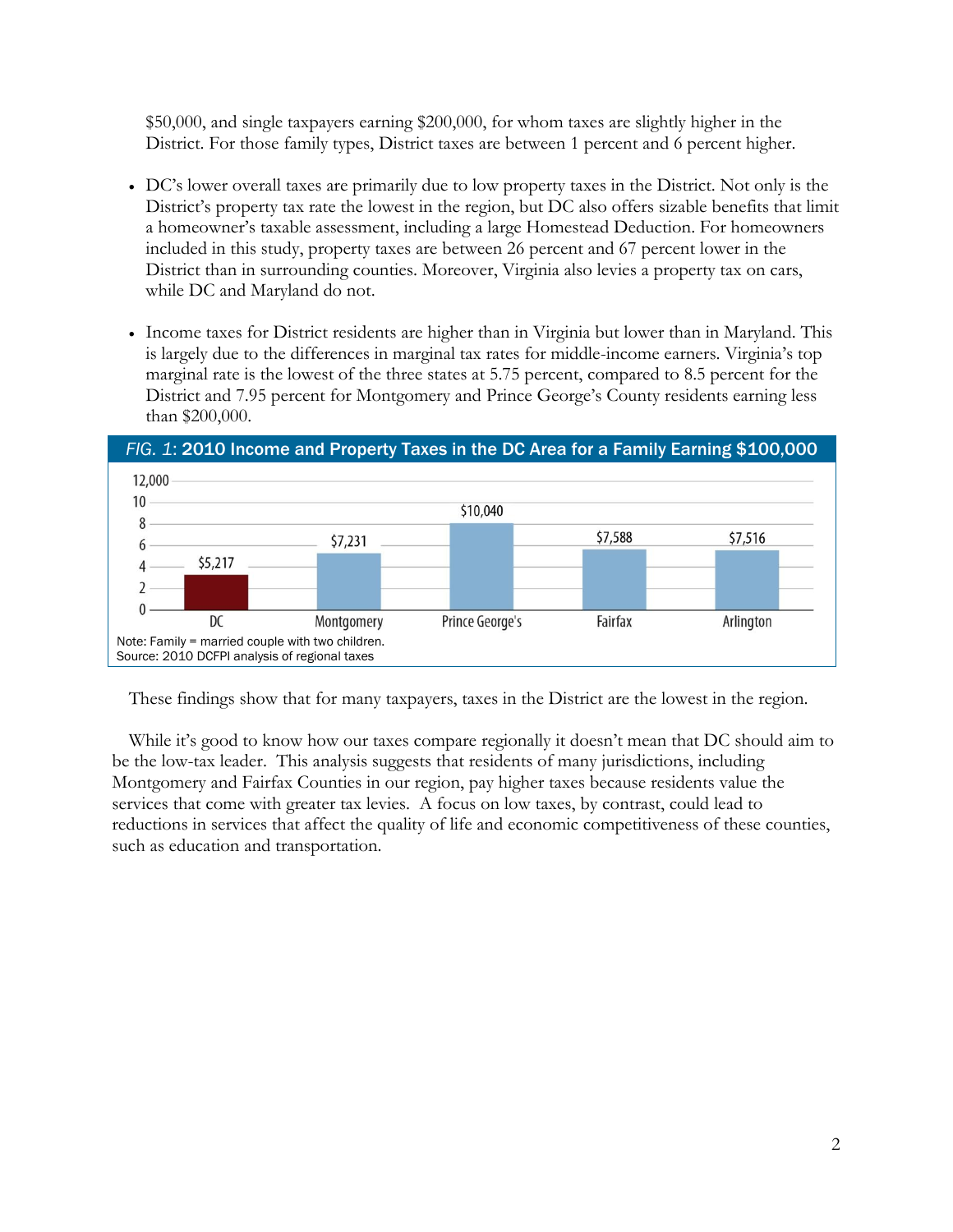# Study from DC's Chief Financial Officer Confirms DC's Lower-Tax Status

The DC Chief Financial Officer's most recent comparative tax study confirms this study's findings, that DC taxes are the lowest in the region for middle-income residents. According to the CFO, the District's taxes are the lowest for families at the \$50,000, \$75,000, and \$100,000 income levels. The CFO found that DC taxes also were lower than Maryland's at \$150,000 of income, but they were modestly higher than Virginia's.

Actual tax totals vary significantly among the two studies, due to some key differences in methodology, some of which are listed below. In particular, the CFO's study does not take into account the impact of the District's annual 10 percent cap on increases in taxable assessments under the property tax. If the CFO's study were to take that into account, it likely would show that DC taxes are lower than all jurisdictions at all income levels they study.

| <b>DCFPI Study</b>                                                                                                       | <b>CFO Study</b>                                 |
|--------------------------------------------------------------------------------------------------------------------------|--------------------------------------------------|
| Assumes that taxpayers earning \$50,000 rent                                                                             | Assumes that taxpayers earning \$50,000 own      |
| homes                                                                                                                    | homes                                            |
| Includes income tax, real property tax, and                                                                              | Also incorporates sales tax and car registration |
| Virginia's car tax                                                                                                       | fees                                             |
| Uses actual property tax bills to determine                                                                              | Calculates property taxes using a jurisdiction's |
| average property taxes paid                                                                                              | stated assessment ratio and tax rate             |
| Calculates itemized deductions using IRS<br>Statistics of Income tables by state from 2003,<br>converted to 2009 dollars | Uses own assumptions for itemized deductions     |
| Uses home values from 2008 American                                                                                      | Uses home values from 2004 American              |
| <b>Community Survey data</b>                                                                                             | <b>Community Survey data</b>                     |

# TAX LIABILITIES FOR FAMILIES EARNING \$50,000

For most renters earning \$50,000, taxes in DC are lower than in either the Maryland or Virginia suburbs.

• Single renters earning \$50,000 in income pay considerably less than similar renters in suburban Maryland or Virginia. A single renter with no children pays \$1,900 per year in taxes in the District, compared to \$2,200 in Virginia's Fairfax and Arlington counties and \$2,600 in Maryland's Montgomery and Prince George's counties. A single renter with two children pays \$1,600 in DC, \$2,100 in the Virginia suburbs, and \$2,500 in Maryland suburbs.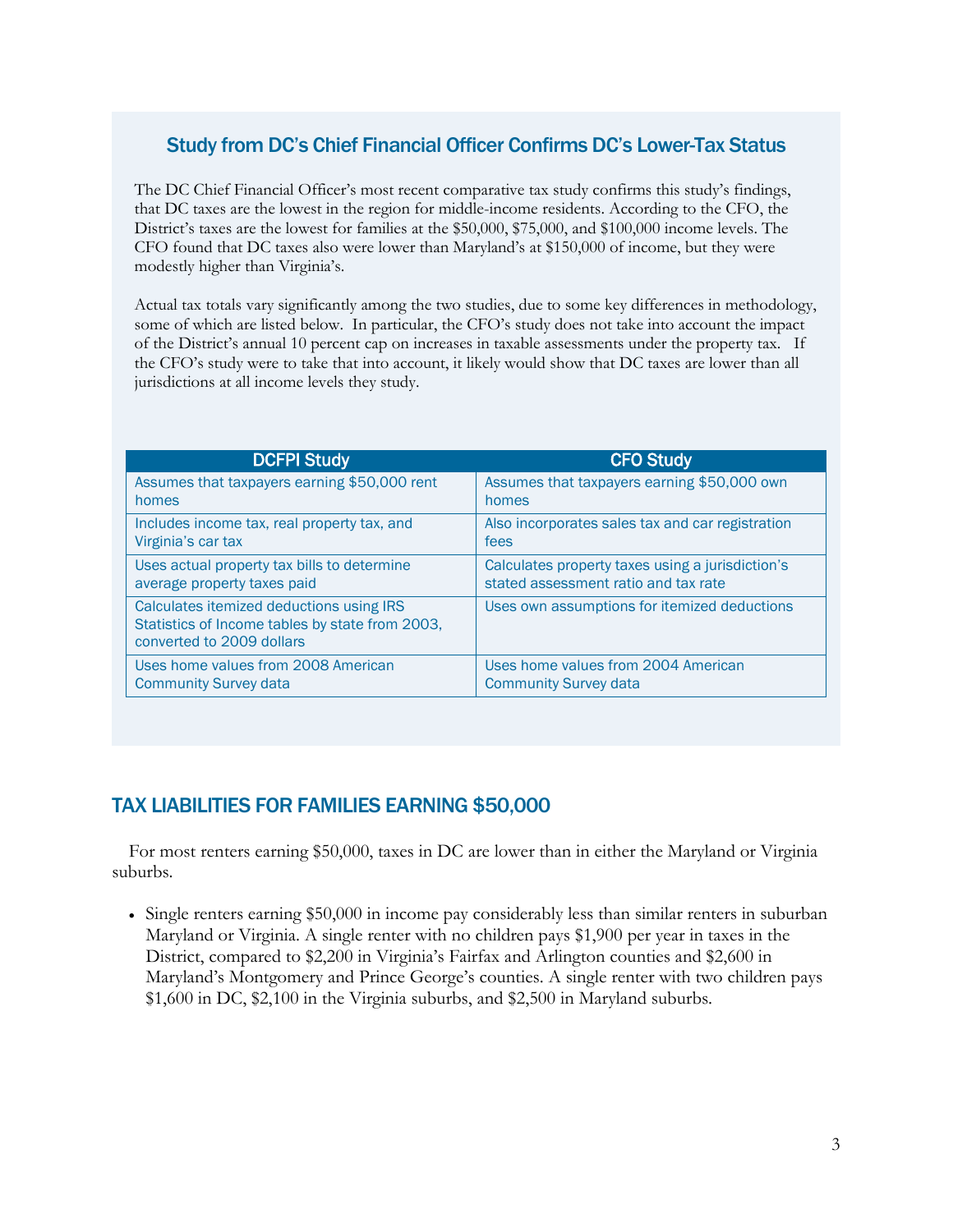

 Married renters earning \$50,000 pay the same or less than similar families in the suburbs. A married couple with no children pays \$2,200 in DC, roughly equal to the \$2,100 paid by Fairfax County couples and \$2,150 for Arlington County couples, but less than the \$2,550 paid by couples in Montgomery and Prince George's counties.

# TAX LIABILITIES FOR FAMILIES EARNING \$100,000

District homeowners earning \$100,000 pay significantly lower taxes than residents of all suburban counties included in this analysis.

- District homeowners earning \$100,000 pay roughly half the taxes paid by residents of Prince George's County. For example, a married couple with no children at that income level owes \$10,400 in taxes in Prince George's county, compared with \$5,400 in the District.
- District homeowners pay from \$1,500 to \$2,200 less than homeowners at the same income level in Montgomery County. For example, a single homeowner with two children earning \$100,000 pays \$6,000 in the District, but \$7,700 in Montgomery County.
- Tax liability of DC homeowners earning \$100,000 can be from \$1,200 to \$2,300 less than that of equivalent homeowners in Virginia suburbs.

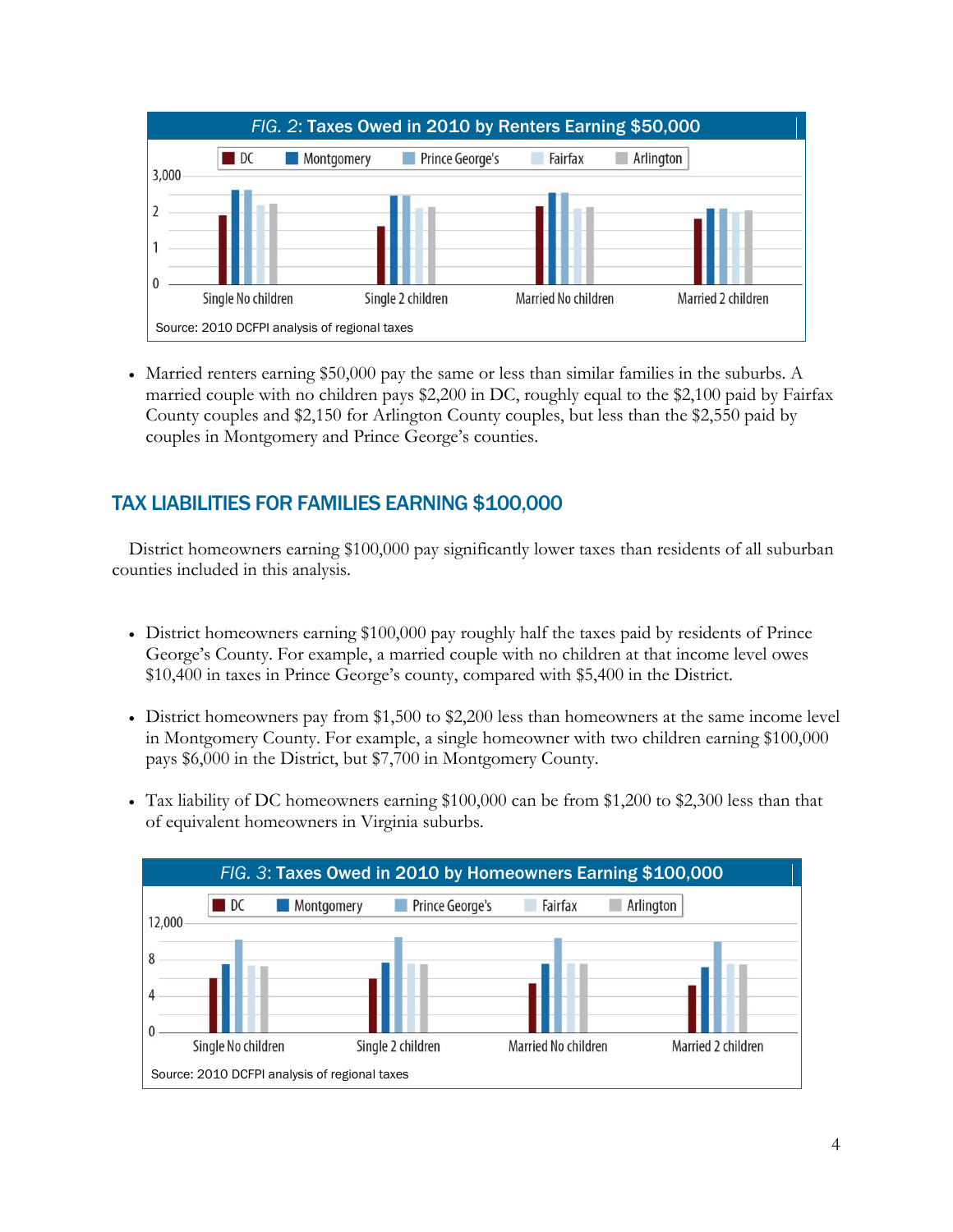## TAX LIABILITIES FOR FAMILIES EARNING \$200,000

For most District homeowners earning \$200,000, overall taxes owed are lower or equal to those of similar families in Montgomery, Prince George's, Fairfax, and Arlington counties.

- When compared with Prince George's County, taxes on DC homeowners at \$200,000 vary from \$2,700 lower for a single person with no children to \$3,600 lower for a married couple with no children.
- District taxes also are lower than Montgomery County's, ranging from \$900 to \$1,600 less for homeowners at this income level.
- Total taxes owed in DC are nearly equal to taxes in adjacent Virginia counties, ranging from \$850 lower for a married couple with two children to \$700 higher for a single resident with no children.



## WHY TAXES FOR MANY DC HOUSEHOLDS ARE THE LOWEST IN THE REGION

The primary driver behind the District's relatively low taxes is its low property taxes for homeowners. The District's residential property taxes were lowered during the economic boom of the 2000s, when the District cut property tax rates and increased the value of the homestead deduction. Because of this, the District's homeowner property taxes are far lower than in any adjacent county.

Income tax liabilities in the District also are lower than in suburban Maryland for most families and income levels included in this analysis. This stems from the District's adoption of lower income tax rates in the early 2000s and a recent increase in the standard deduction, as well as Maryland's restructuring of its tax brackets in 2008. DC's income taxes are higher than suburban Virginia's.

Finally, Virginia's annual car tax puts an increased liability on residents of Arlington and Fairfax Counties. Neither the District nor Maryland collects such a tax.

These taxes are discussed in more detail below.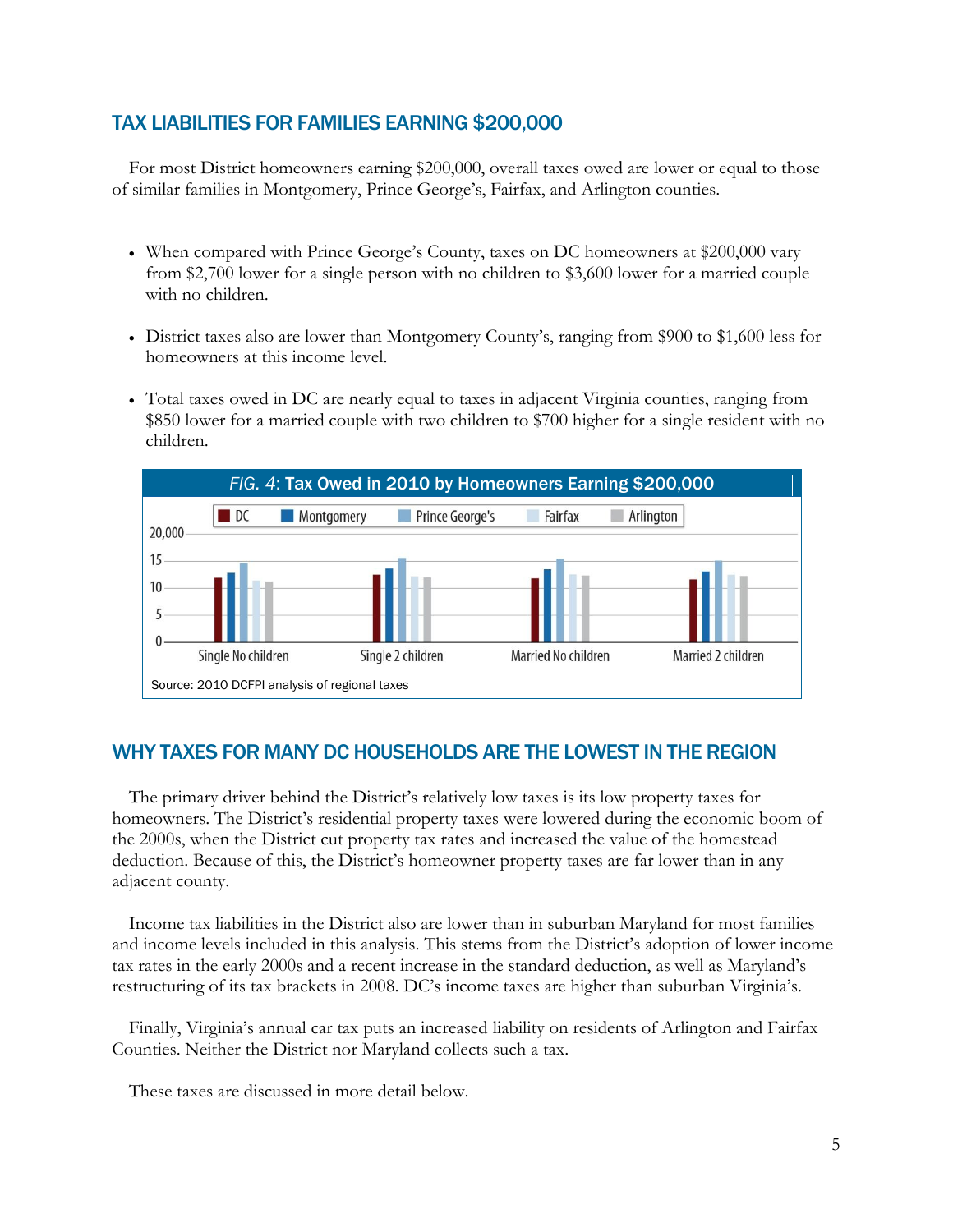## REAL PROPERTY TAX

This analysis examined property tax bills for a sample of homes in the Washington area with recent sales prices of roughly \$500,000, \$600,000, and \$700,000. For the purposes of this analysis, average property values for families of equal income levels vary by jurisdiction. For example, an average family earning \$200,000 owns a home worth \$500,000 in Prince George's County, \$600,000 in Fairfax and Montgomery Counties, and \$700,000 in Arlington County and the District. Property values are based on average home values from 2008 county-level census data.

| Property Tax Bills in 2010* for Homes in the Washington Area<br>(Average bills for a sample of recently-sold homes)** |                                          |                  |                  |         |  |
|-----------------------------------------------------------------------------------------------------------------------|------------------------------------------|------------------|------------------|---------|--|
|                                                                                                                       |                                          | \$100,000 Income | \$200,000 Income |         |  |
|                                                                                                                       | Property Tax<br>Home Value<br>Home Value |                  |                  |         |  |
| DC                                                                                                                    | \$500,000                                | \$2,674          | \$700,000        | \$4,106 |  |
| <b>Montgomery County</b>                                                                                              | \$500,000                                | \$4,444          | \$600,000        | \$5,466 |  |
| Prince George's County<br>\$500,000<br>\$500,000<br>\$8,190<br>\$8,190                                                |                                          |                  |                  |         |  |
| <b>Fairfax County</b>                                                                                                 | \$500,000                                | \$4,951          | \$600,000        | \$5,982 |  |
| Arlington County                                                                                                      | \$600,000                                | \$4,734          | \$700,000        | \$5,520 |  |
| *2010 property assessment records for Fairfax County were not available at the time of this analysis. In their        |                                          |                  |                  |         |  |

place, 2010 property tax rates were applied to assessments from the second half of 2009.

\*\* See page 3 for a description of the methodology

At each of the income levels evaluated, property taxes were far lower in the District than in surrounding jurisdictions. For example, among homes worth \$500,000, the average 2010 property tax bill in DC is \$2,674. This is roughly 40 percent lower than in Montgomery County and Fairfax County, and is close to one-third of the level of property tax bills in Prince George's County.

The differences in real property taxes among the five jurisdictions reflect a variety of factors, including a number of changes to tax policy in the last decade.

 **Tax rates** – The real property tax rate in the District is now lower than all adjacent suburbs. The rate fell from \$0.96 per \$100 in assessed value in 2000 to \$0.85 today in 2008. This is

slightly lower than Arlington County and significantly lower than Fairfax County rates, which are \$0.865 and \$1.09, respectively. DC's property tax rate is also lower than the Prince George's County rates, which range from \$0.96 for unincorporated areas to \$1.90 in Colmar Manor, and Montgomery County rates, which range from \$0.946 in unincorporated areas to \$1.39 in Takoma Park.

 **Caps on Annual Increases in Taxable Assessments** – The District places a cap on the annual increase in a property's taxable assessment. Regardless of the increase in market value of a

## 2010 Property Tax Rates in the Washington Area District of Columbia  $$0.85$ Fairfax County 1.09 Arlington County **6.87** Montgomery County Unincorporated areas 0.95 Gaithersburg 1.07 Rockville 1.22 Prince George's County Unincorporated areas 0.96 Greenbelt 1.69 Upper Marlboro 1.17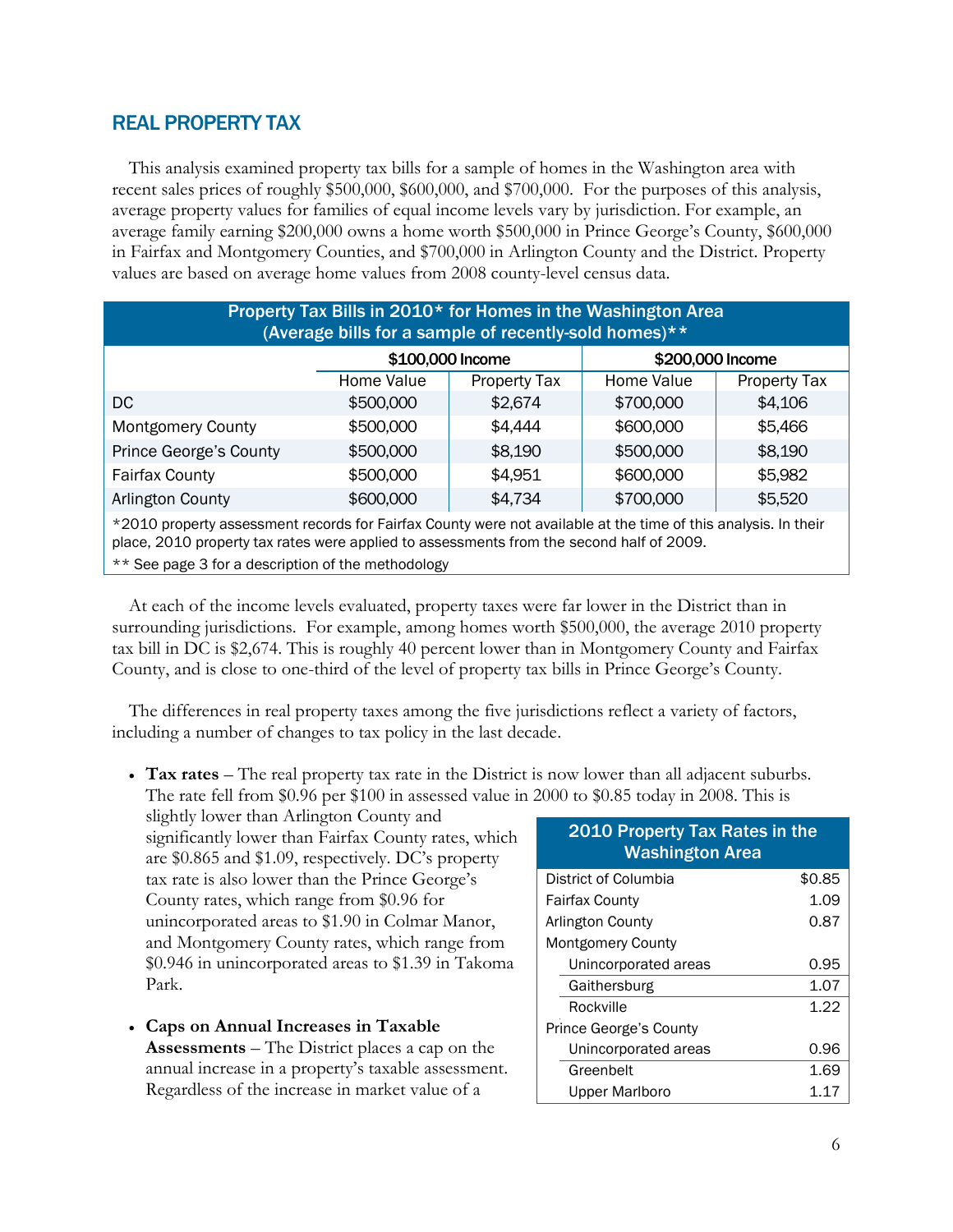home, the taxable assessment for that home cannot increase by more than 10 percent from one year to the next—unless the home changes ownership. Maryland also uses assessment increase caps at the local, county, and state level, ranging from 0 to 10 percent in 2010. Virginia does not have a property tax cap.

Caps on annual assessment increases have the greatest effect in times when assessments are rising rapidly, as they were in the DC area for most of the last decade. During that time, DC's assessment cap was reduced from 25 percent to its current 10 percent, further limiting taxes owed by many homeowners. The impact of such a cap is lesser in years like 2010, when market values are staying constant or shrinking. Despite the slowdown in the housing market, taxable assessments remain lower than full market value for most DC homeowners.

## Why Prince George's County Taxes are So High

Taxes on residents of suburban Maryland have been higher than taxes on DC and Northern Virginia residents for a number of years, due to relatively high income- and property tax rates. During the Great Recession, though, Prince George's County has emerged as the highest tax jurisdiction in the region for a variety of reasons, including:

- **Rapidly declining home sales prices.** In 2009, the average property assessment was equal to 112 percent of its sales price. This means that homeowners in Prince George's County paid property taxes on an amount greater than the market value of their home. In comparison, the Virginia suburbs had assessment ratios of 91 and 92 percent.
- **Rolling three year assessments.** Maryland assesses one third of residential properties each year, meaning that each home is reassessed every three years. In a time of dramatic changes in the real estate market, this means that assessments can be considerably higher—or lower—than market values for many homes.
- **High property tax rates.** Prince George's County's property tax rates range from \$0.96 to \$1.90 per \$1,000 of assessed value. In comparison, property tax rates in surrounding jurisdictions range from \$0.85 to \$1.39.
- **DC Homestead Deduction** A homestead deduction is an amount that all homeowners deduct from their home's assessed value before the property tax rate is applied. The District has a homestead deduction, but Maryland and Virginia do not. The DC Homestead Deduction has risen steadily over time, beginning at \$30,000 in 1990, and increasing to \$38,000 in 2005, \$60,000 in 2006, and \$67,500 in 2009. Factoring in the DC Homestead Deduction, a home assessed at \$500,000 would be taxed at a value of \$432,500.

Due to the District's lower property tax rate, cap on taxable assessments, and substantial homestead deduction, the District's property tax bills for homeowners are lower than in adjacent counties. Even compared to jurisdictions where the rate is only slightly higher than DC's rate, like Arlington County, property tax bills for DC residents will be lower due to the homestead deduction and cap on increases in taxable assessments.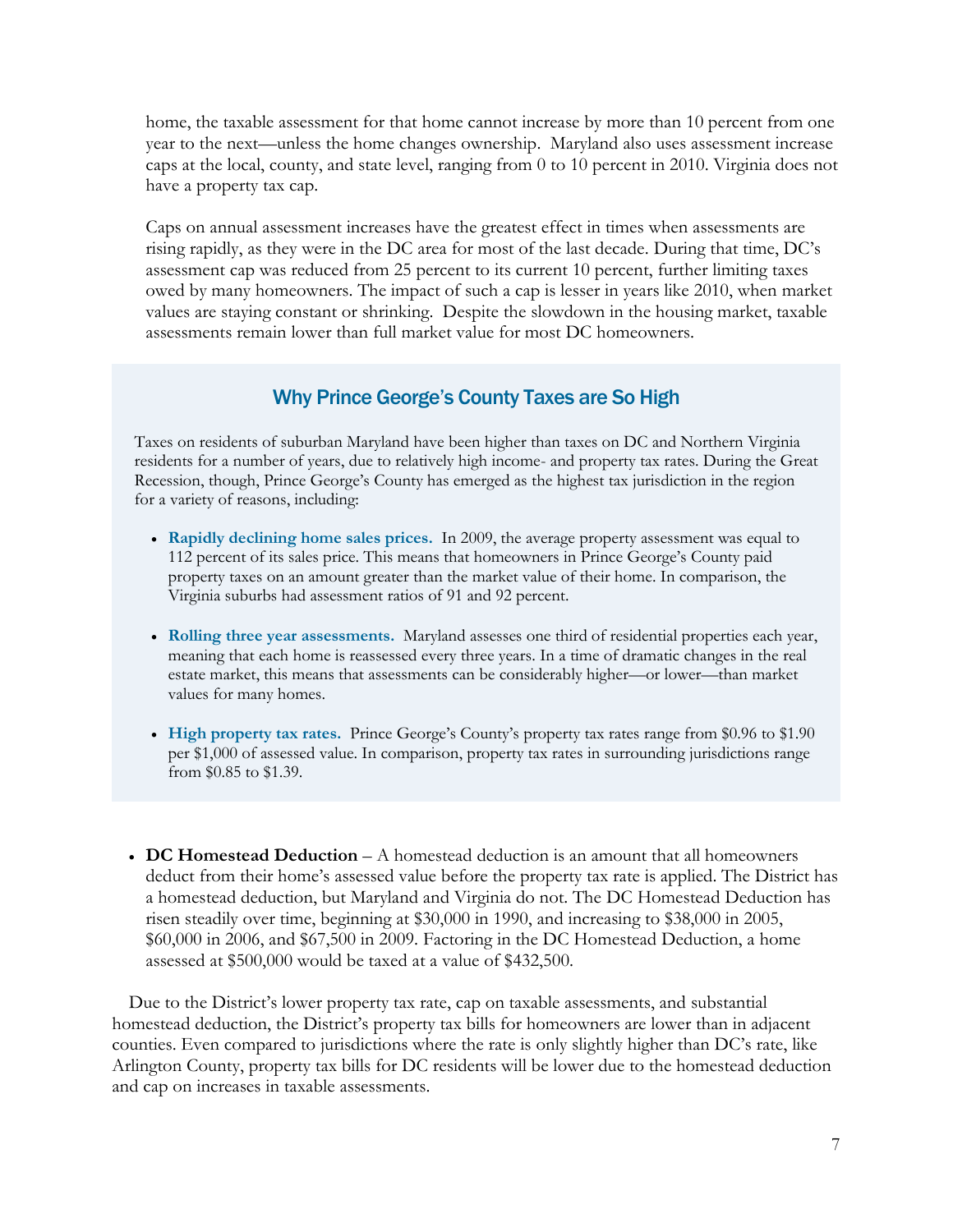#### Why Sales Taxes are Not Included in This Analysis

This report's comparison of taxes in the Washington metro area focuses only on income and property taxes; it does not include sales taxes. Sales tax revenue represents a substantial share of revenues in DC, Maryland, and Virginia, and most residents are aware of at least the basic sales tax rates in the area – 6 percent in DC, 6 percent in Maryland, and 5 percent in Virginia. Despite the prominence of this tax, it is not factored into this analysis for two reasons:

- **Different rates, different applications.** While it is easy to estimate income and property taxes based on assumed income and home values, it is not easy to estimate the amount of purchases subject to sales tax that are made by a family at a given income level. This is complicated by the fact that the sales tax is applied to different things in different jurisdictions. Perhaps most notably, Virginia applies a sales tax to grocery purchases (at a rate of 2.5 percent), while DC and Maryland do not.
- **Sales tax is based on where you shop.** The sales tax is not based on where someone lives, but instead where one shops. Suburban residents who commute to work in the District or who visit the District for cultural events pay the DC sales tax for meals and other purchases they make. District residents who shop in suburban malls pay Virginia or Maryland sales taxes. The fact that area residents buy things throughout the metro area means that differences in sales tax rates do not translate directly into differences in sales taxes paid by residents of the various area jurisdictions.

#### INCOME TAX

At all income levels included in this study, income taxes paid by DC residents are lower than or equal to taxes paid by residents of Prince George's and Montgomery Counties. For example, a married couple with no children earning \$100,000 would pay \$4,600 in the District, but \$5,700 in Maryland. At higher-income salaries, DC's taxes are roughly in line with Maryland. A single parent with two children earning \$200,000 would pay \$13,300 in the District, compared to \$13,500 in Maryland.

In contrast, Virginia's income taxes are lower than the District's – and Maryland's -- in nearly all scenarios included in this study. DC residents and families earning \$50,000 pay as much as \$600 more than equivalent taxpayers in Virginia. At higher income levels, the difference grows: DC taxpayers earning \$200,000 pay between \$2,700 and \$3,900 more than Virginia taxpayers.

The difference in income tax liabilities largely stems from differences in tax brackets and tax rates in DC, Maryland, and Virginia.

 DC's top marginal income tax rate is 8.5 percent, and applies to all income over \$40,000 for individuals or \$80,000 for married couples.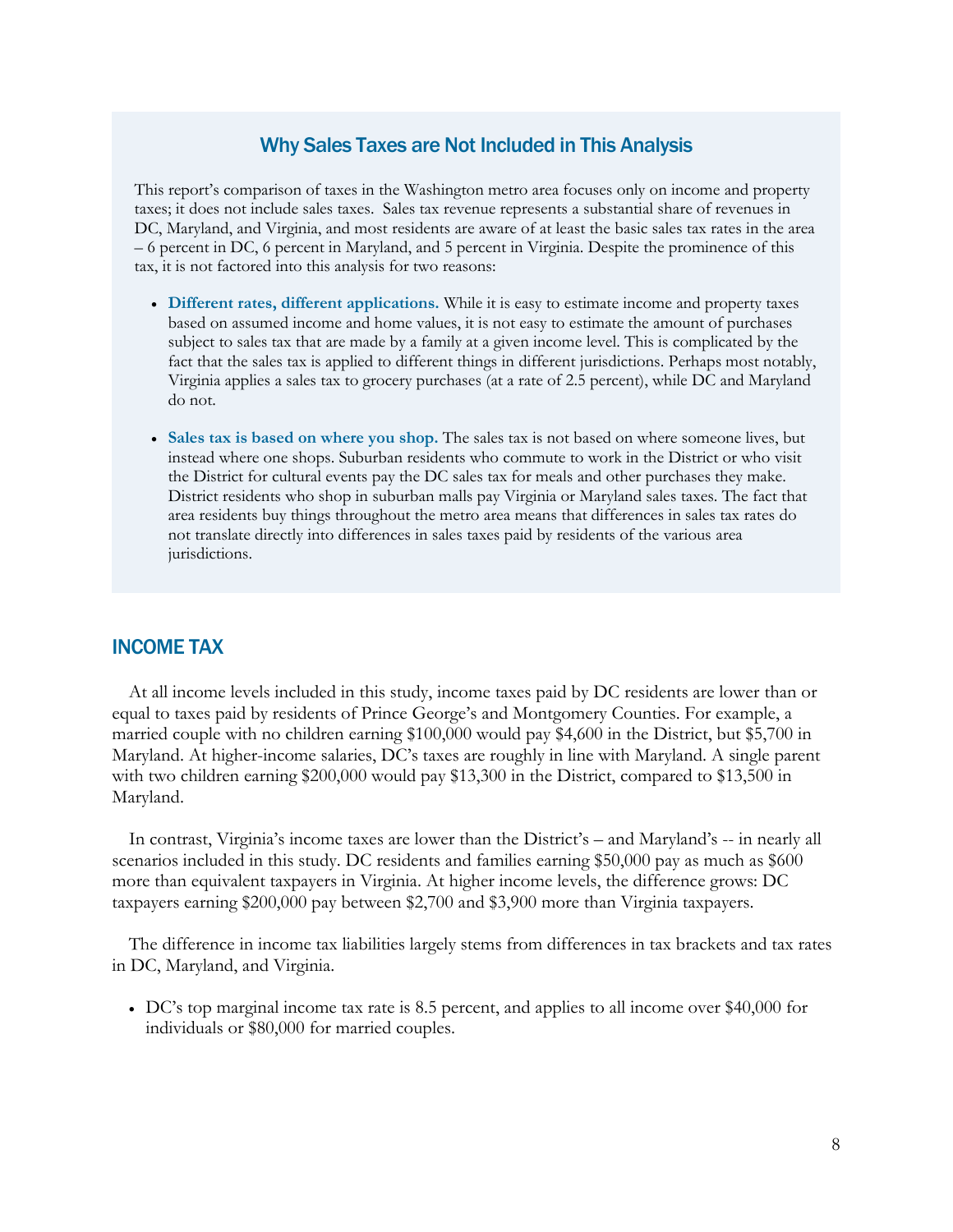- Montgomery and Prince George's County's top marginal rate is 9.45 percent, which includes a 6.25 percent state tax rate and a 3.2 percent county rate. However, the top rate only affects income over \$1,000,000, and the top rate will expire at the end of 2010. Montgomery and Prince George's County taxpayers earning less than \$150,000 for an individual or \$200,000 for a couple pay a top marginal rate of 7.95 percent, which is slightly lower than the District's highest rate. Still, the District's top rate of 8.5 percent does not kick in until \$40,000, while Maryland's higher rate starts at taxable income of \$3,000. For most families, this means that income taxes in the District are the same or somewhat lower than in the Maryland suburbs.
- Virginia's top marginal income tax rate is 5.75 percent, and applies to income over \$17,000. This is far lower than the top marginal rates in either the District or in Montgomery and Prince George's Counties.

| Changes in Income Tax Brackets & Rates as a Result of the Tax Parity Act |      |                      |      |  |  |
|--------------------------------------------------------------------------|------|----------------------|------|--|--|
| Before Tax Parity Act (1998)<br>Current                                  |      |                      |      |  |  |
| Under \$10,000                                                           | 6%   | Under \$10,000       | 4%   |  |  |
| \$10,000 to \$20,000                                                     | 8%   | \$10,000 to \$40,000 | 6%   |  |  |
| \$20,000 and above                                                       | 9.5% | \$40,000 and above   | 8.5% |  |  |

In recent years, the District, Maryland, and Virginia have all made adjustments to their income tax rates and brackets. In the last decade the District cut all income tax rates and shifted the top bracket upward, from \$10,000 to \$40,000. Maryland enacted a new tax bracket and rate structure in 2008 that increased income taxes for residents at higher income levels. Under the prior structure, all taxpayers paid a flat rate on any income over \$3,000. The new structure includes four new brackets, slightly raising income taxes for earners making more than \$150,000, though the effects are small for taxpayers earning less than \$350,000.

The District and Virginia both made adjustments to their standard deductions and personal exemptions. In 2009, the District added a separate deduction for joint filers, moving from a \$2,500 deduction for everyone to a \$2,000 and \$4,000 deduction for single and married filers, respectively. In 2008, DC increased its personal exemption from \$1,500 to \$1,675, and Virginia increased its personal exemption from \$900 to \$930.

#### CAR TAX

Virginia is the only jurisdiction in the region to collect an annual tax on private vehicles. The "car tax‖ is an annual property tax on personal-use vehicles, and is levied at the local level. Because the tax is established at the county level, Arlington and Fairfax Counties use different rates and methods of calculation for the car tax.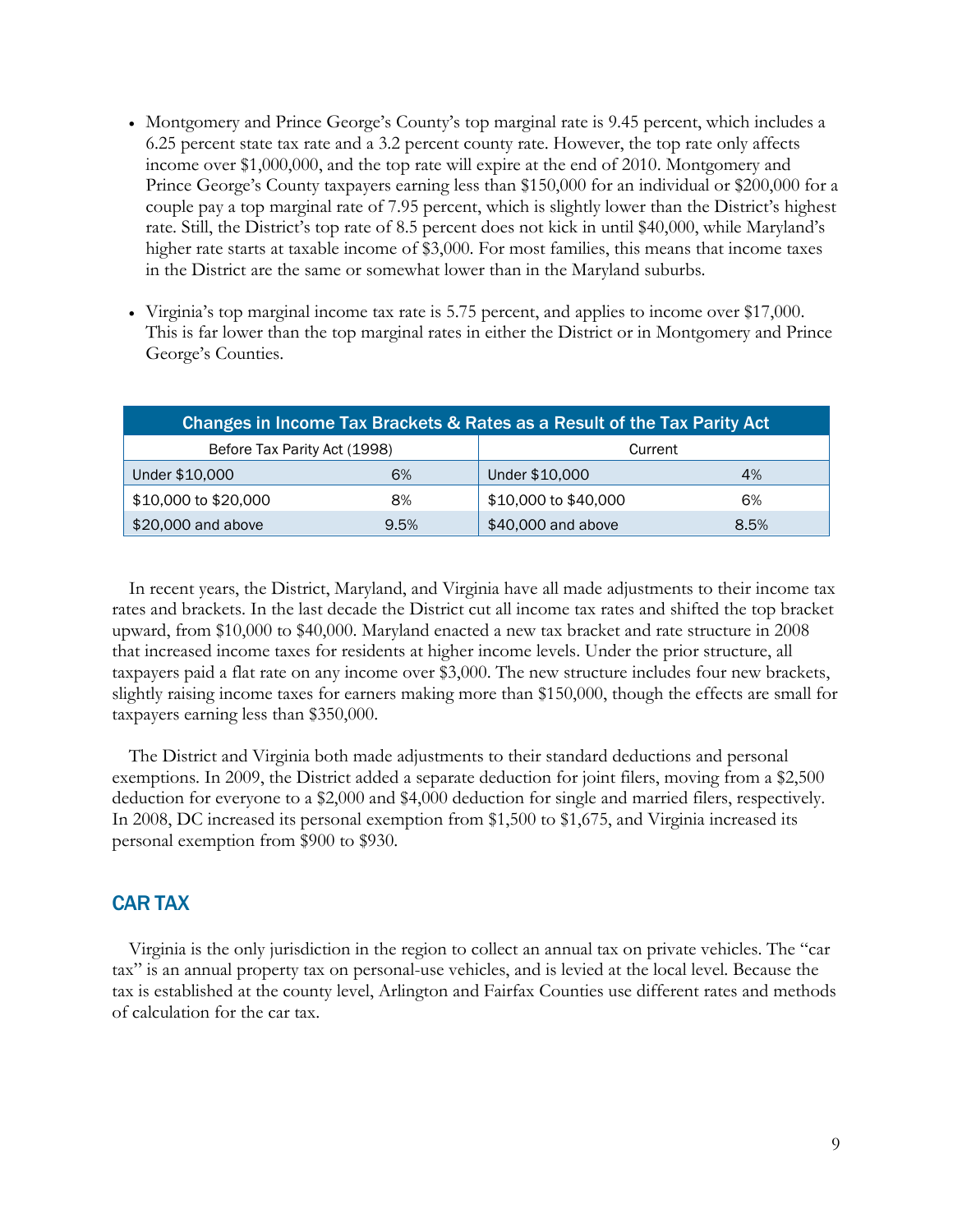## How Does Tax Growth Compare to the Suburbs?

Since this study was last updated in 2006, taxes for District residents have grown far more slowly than for taxpayers in neighboring counties. At the \$100,000 income level, the average single DC resident pays 11 percent more in total taxes than in 2006, mostly due to rising property taxes, and married couples pay 13 percent more in 2010 than in 2006. This is equivalent to an increase of approximately 3 percent per year. In comparison, taxes for neighboring jurisdictions have grown from 19 percent in Montgomery County to 53 percent in Prince George's County over the same four-year time period.

In other words, the gap between taxes paid by DC residents and their neighbors has grown substantially. DC taxpayers earning \$100,000 now pay between 18 percent and 48 percent *less* in taxes than their neighbors. In 2006, the relative taxes paid were much closer: DC residents paid from 5 percent to 29 percent less than equivalent residents of surrounding jurisdictions.



This analysis assumes that individuals and families earning \$50,000 own one car, all families headed by a single adult own one car, and married couples earning \$100,000 and \$200,000 own two cars. This assumption and the assumptions about the car values are taken from the annual comparison of tax rates and burdens in the Washington Metropolitan Area conducted by the District's Chief Financial Officer.

Using these assumptions, the car tax on a two-parent family in Fairfax County is \$550 for a family earning \$50,000, \$1,280 for a family earning \$100,000, and \$1,960 for a family earning \$200,000. For Arlington County families, the car tax is \$600 for a family earning \$50,000, \$1,400 for a family earning \$100,000, and \$2,150 for a family earning \$200,000.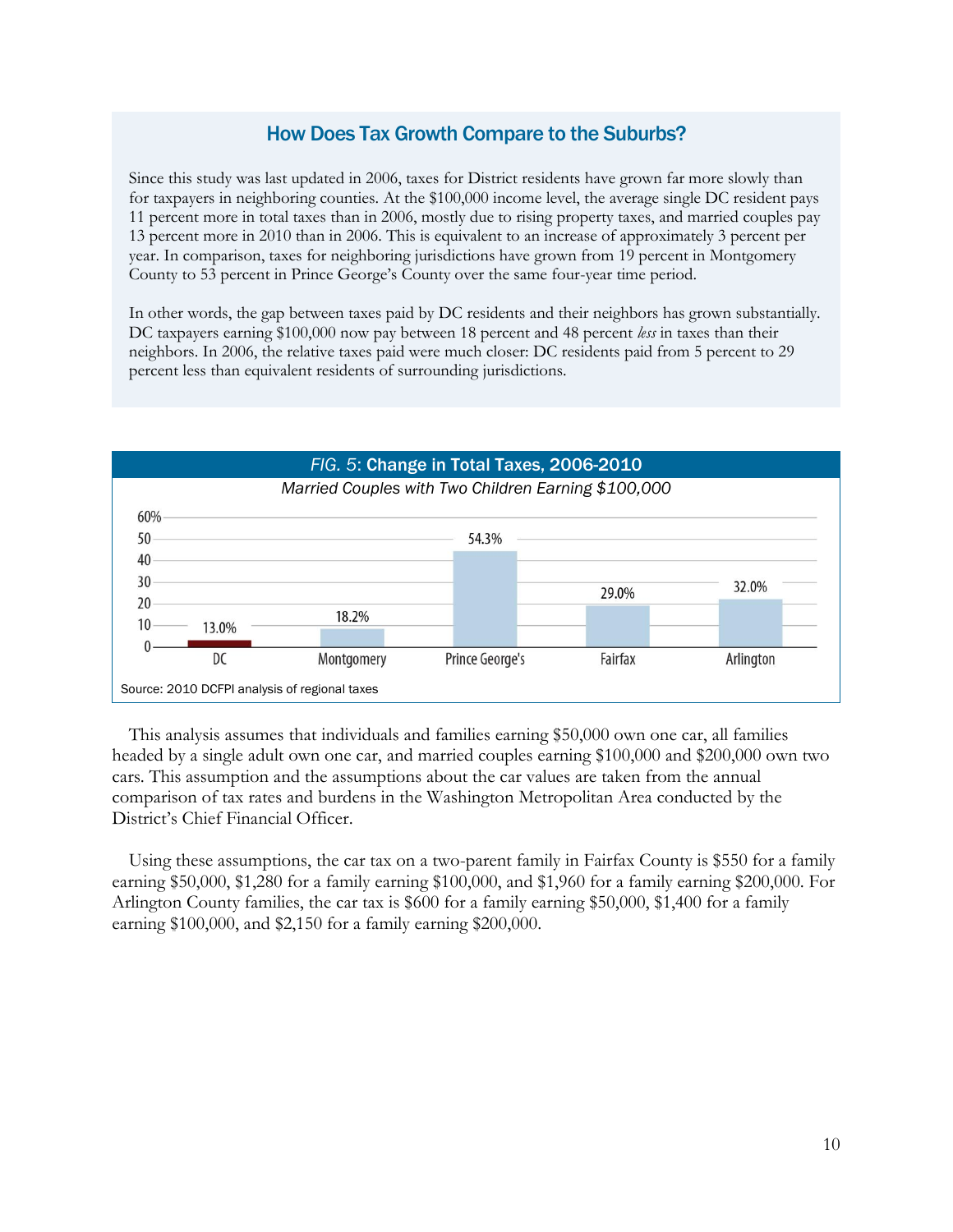#### What about Taxes Paid by Low-Income Families?

For most low-income families, taxes in the District are slightly higher than in the Maryland suburbs but similar to or lower than in the Virginia suburbs. For the purposes of this report, it is assumed that lowincome families rent apartments or houses and may not own cars, so tax comparisons are based on income tax exclusively.

Low-income, single DC individuals pay similar taxes to residents of Maryland and Virginia suburbs.

- At \$15,000 in income, a single individual would pay \$500 in DC, \$400 in Maryland, and \$600 in Virginia.
- Low-income, single DC parents of two children receive a smaller refund than comparable families in the Maryland suburbs, whereas similar Virginia families do not receive refunds.
- A one-parent family with two kids earning \$25,000 receives a \$400 refund in the District, compared to \$1,800 in Montgomery County and \$1,000 in Prince George's County. Virginia families pay \$200 in taxes.
- The same size family earning \$15,000 receives a \$1,000 refund in DC, compared to \$1,500 and \$2,300 in Prince George's and Montgomery Counties, respectively. Virginia families at this income level pay no taxes, but receive no refund either.

State and local Earned Income Tax Credits (EITCs) play an important role in reducing the amount of tax owed for low-income households, particularly parents with children. The DC EITC is twice as high as Virginia's, but slightly lower than Maryland's. Montgomery County also has a local-level EITC, which provides additional relief to low-income families. It is also worth noting that while the District's and Maryland's EITC rules allow refunds to households, Virginia's EITC does not. This explains why low-income DC and Maryland residents may receive refunds on their state and local taxes, but Virginia taxpayers do not.

#### **CONCLUSION**

This analysis finds that the District enacted a series of tax cuts during the 2000s, and that as a result, combined income and property taxes are lower than in the suburbs for most families between \$50,000 and \$200,000 of income. Given the significant amount of attention paid to DC's competitive position with its neighbors on a range of issues, it is important to understand the District's mark on the regional tax yardstick. The fact that many still believe DC's taxes are comparatively high also makes this research worthwhile.

At the same time, being the low-tax leader should not be the main factor in crafting sound tax policy or in making DC a strong regional competitor. Families and businesses consider many factors in determining where to settle, including the quality of services, investments in public infrastructure, and the overall quality of life, in addition to taxes. This research suggests that residents of DC suburbs are willing to pay higher taxes in return for services they receive. Businesses also choose where to locate based on broader criteria: despite relatively high business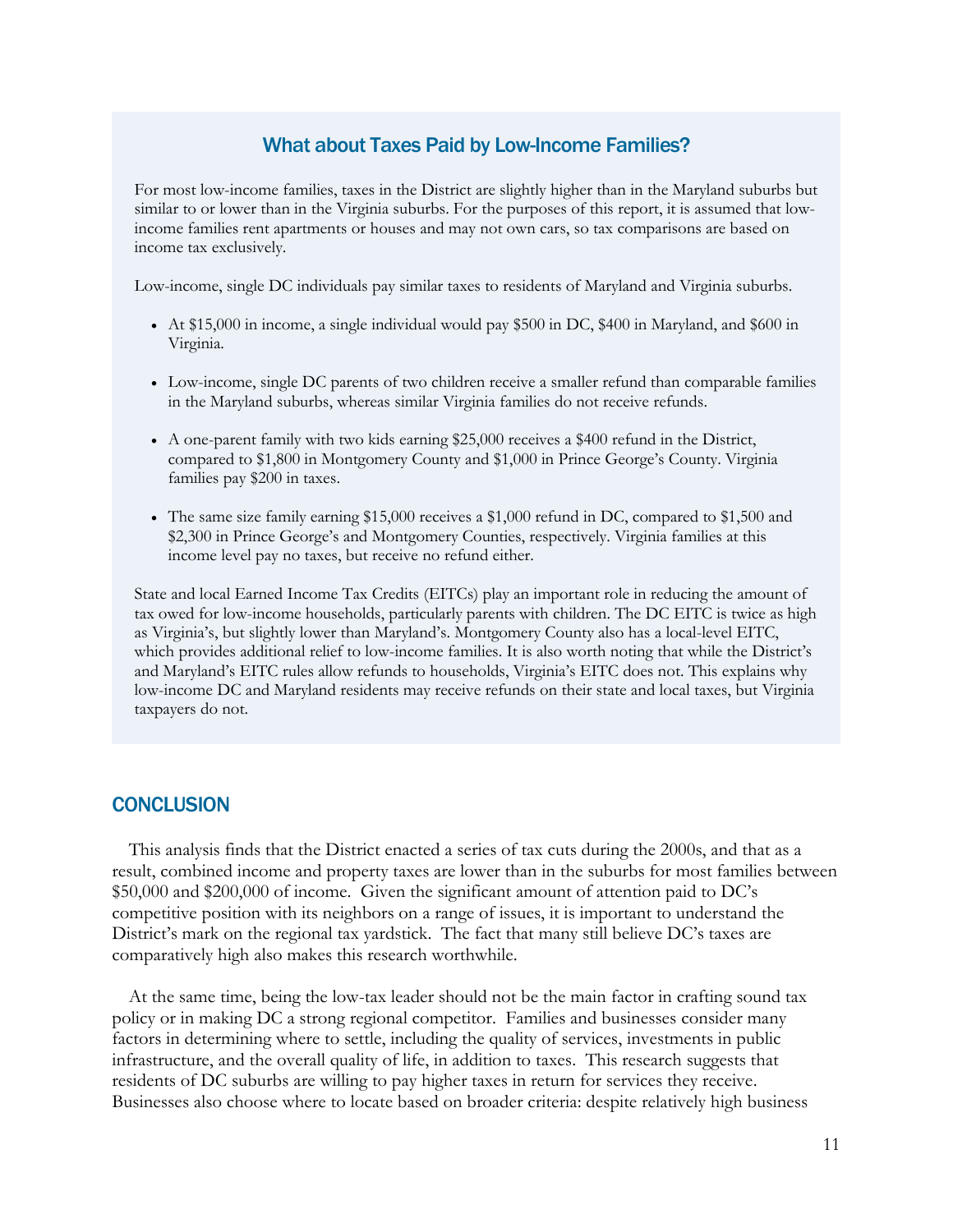taxes, DC has a lower office vacancy rate than neighboring suburbs. An emphasis on maintaining low taxes, by contrast, could limit the ability to invest in services that matter to residents and businesses, and could ultimately hurt DC's strength in the Washington area.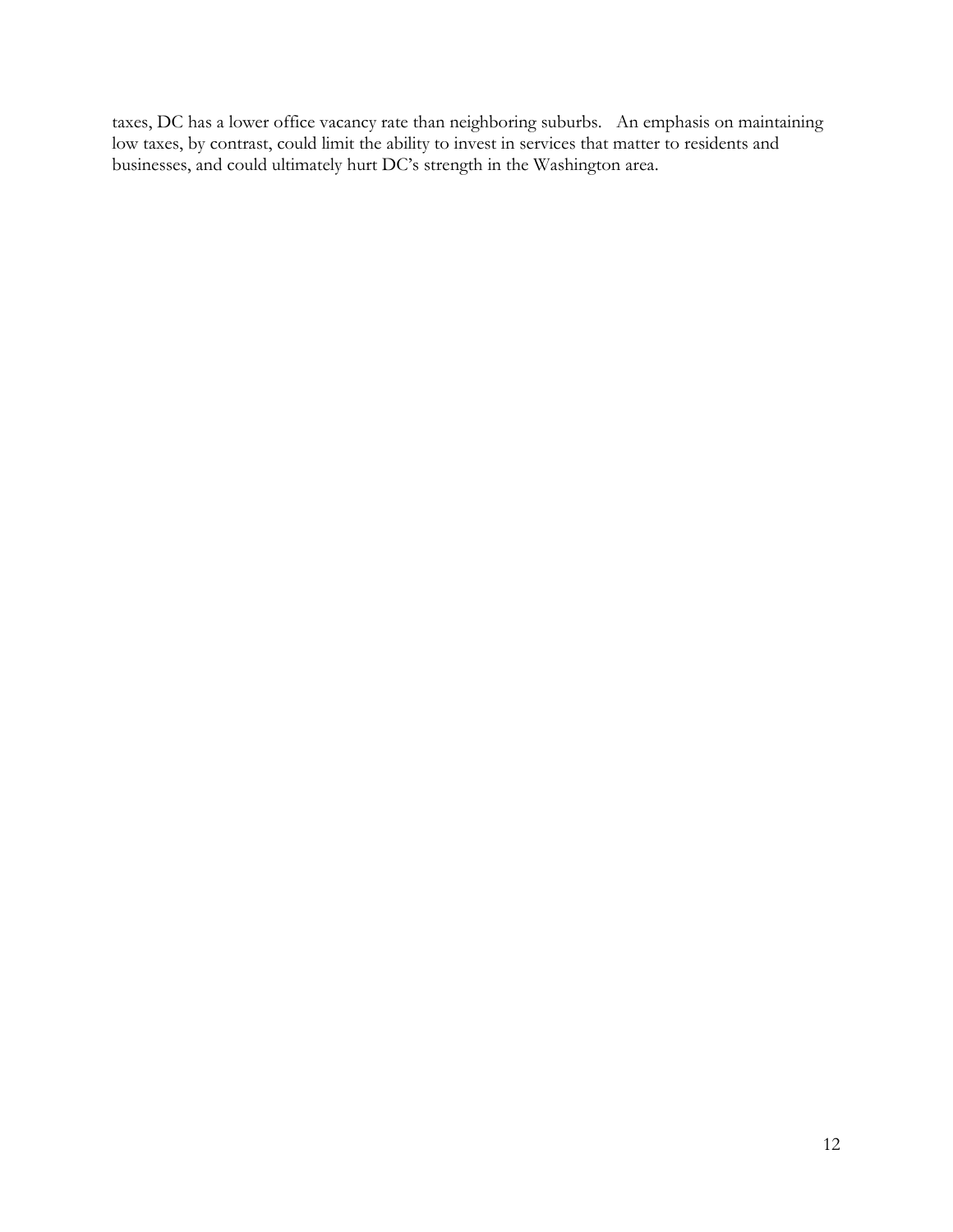## METHODS AND ASSUMPTIONS

This analysis calculates the combined real property, income and car taxes for hypothetical families in the District and four jurisdictions in the suburbs – Montgomery and Prince George's counties in Maryland, and Fairfax and Arlington counties in Virginia. The analysis includes the following methods and assumptions.

- The analysis calculates the income, property and car tax for renters with an income of \$50,000, and homeowners earning \$100,000 and \$200,000.
- At each income level, taxes are determined for four family types: a single person, a single parent with two children, a married couple, and a married couple with two children.
- For married couples, this analysis calculates income taxes with the assumption that one adult earns two-thirds of the household income, and the other adult earns one-third.
- The analysis uses income tax rules for 2010.

 $\overline{a}$ 

- For homeowners, the analysis assumes that residents earning \$100,000 own homes worth \$500,000 or \$600,000, depending on jurisdiction. Residents earning \$200,000 are assumed to own homes worth \$500,000, \$600,000 or \$700,000.
- Average property values by jurisdiction were determined using mean home value data from the 2008 American Communities Survey. For each group of statistical areas ("Public Use Microdata Area," or PUMA) representing a jurisdiction in this analysis, the mean home value for taxpayers earning \$85,000 to \$115,000 and \$185,000 to \$215,000 was rounded to the nearest \$100,000.
- Home values for each jurisdiction<sup>1</sup> and income level<sup>2</sup> were determined using conservative estimates from the Census Bureau's 2008 American Communities Survey data.
- The property tax figures in this analysis reflect average 2010 tax bills for a sample of homes that recently sold at the values included in this analysis. For each home value in each jurisdiction, a sample of 50 recently-sold homes was used. For example, the property tax for DC homes worth \$500,000 reported in this analysis reflects the average 2010 tax bill among 50 homes that sold for roughly \$500,000 in 2010 (except Fairfax County, which did not have 2010 property sales available – sales from the second half of 2009 were used instead). The homes were selected randomly from on-line property tax databases from each jurisdiction. The use of actual property tax bills for recently-sold homes eliminates problems that can occur in comparing property taxes among jurisdictions that have different standards and practices of assessment. The use of actual bills also allows for the accurate capture of the effect of property tax caps on property taxes.
- The property taxes in both DC and Maryland include a cap on the extent to which taxable assessments can rise each year. The cap does not apply, however, in the first year that a home is

<sup>1</sup> Geographical areas were based on Public Use Microdata Areas (PUMAs) from the Census Bureau.

<sup>2</sup> For each income level, a \$30,000 range was included. For example, home values for the \$100,000 level includes data for homeowners earning between \$85,000 and \$115,000.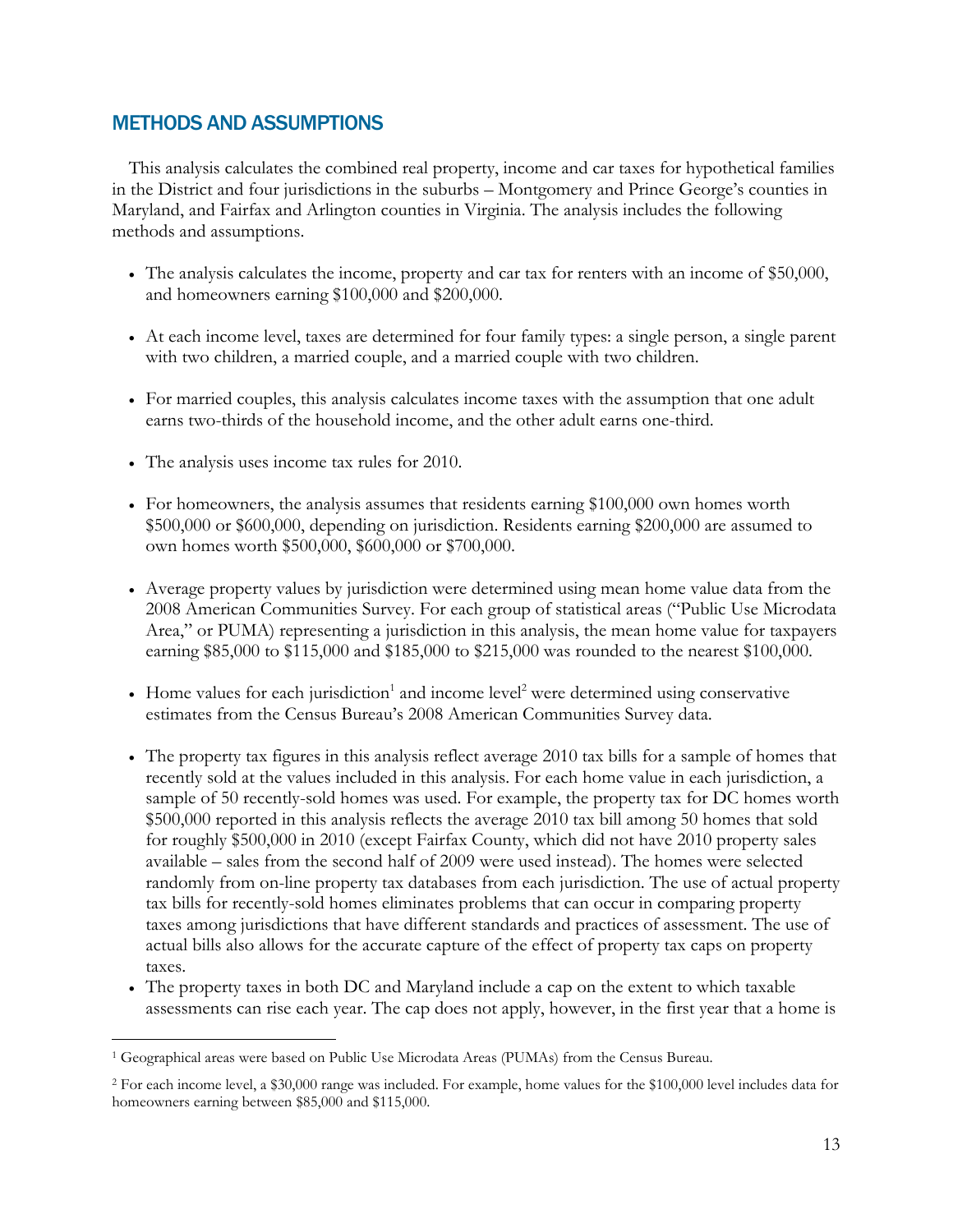purchased. Newly purchased homes are taxed based on the full assessed value for the first year, with the cap then applied in future years. This analysis includes homes owned for a range of years, and thus it reflects the impact of the taxable assessment caps. For this reason, it is likely that taxes paid by new homeowners are somewhat higher than the figures shown in this analysis. It is worth noting that new homeowners benefit from the cap over time.

- This analysis assumes that homeowners itemize deductions on their income taxes, and that renters use the standard deduction. Average itemized deduction amounts for each income level and state were calculated from 2008 IRS data.
- The analysis takes into account the reduction in the *federal* income taxes households receive based on the state and local income and property taxes they pay. Households that itemize deductions on their federal taxes are allowed to deduct the full amount of state and local income and property taxes from their federal taxable income. This has the effect of reducing the *net* effect of the state and local taxes. For example, a family with an income of \$100,000 that pays \$1,000 in state and local income and property taxes would receive \$250 in tax savings from the federal deduction, reducing the effective state and local tax liability to \$750.
- For the purposes of estimating Virginia's car tax, this analysis assumes that a family earning \$50,000 owns one car, that all families headed by a single adult own one car, and that married couples with incomes of \$100,000 or \$200,000 own two cars. Assumptions about the car tradein values are from DC's regional tax study. $3$

 $\overline{a}$ 

<sup>3</sup> District of Columbia Office of the Chief Financial Officer, Tax Rates and Tax Burdens – Washington Metropolitan Area, 2008 edition, September 2009,

http://cfo.dc.gov/cfo/frames.asp?doc=/cfo/lib/cfo/ora/093009\_2008\_tax\_rates\_and\_burdens.pdf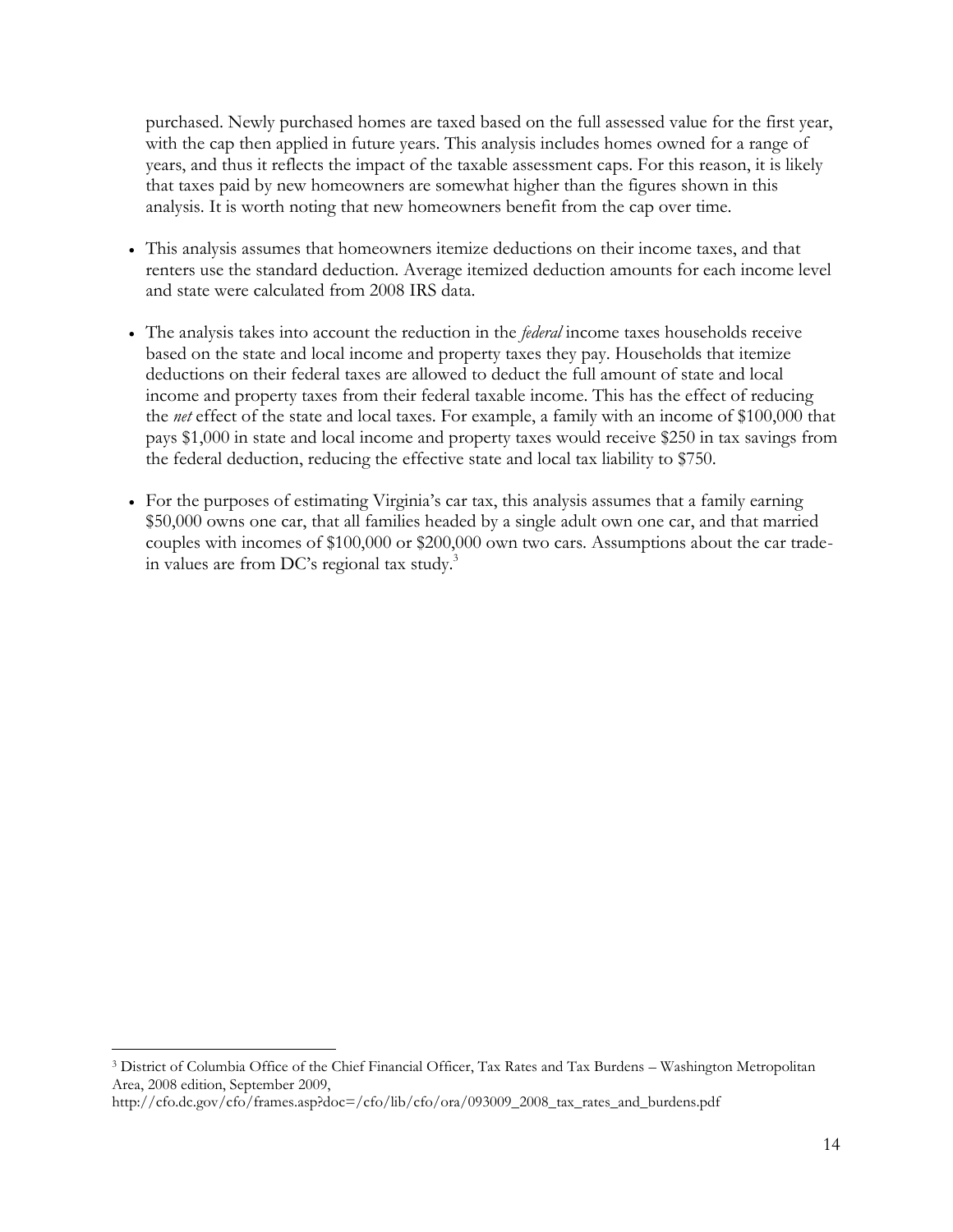| <b>Appendix Table IA</b>                                            |                   |                |                |  |  |
|---------------------------------------------------------------------|-------------------|----------------|----------------|--|--|
| 2010 Net Taxes in the Washington Region on Renters Earning \$50,000 |                   |                |                |  |  |
|                                                                     | <b>Income Tax</b> | <b>Car Tax</b> | <b>Net Tax</b> |  |  |
| Single, No children                                                 |                   |                |                |  |  |
| <b>DC</b>                                                           | \$2,568           |                | \$1,926        |  |  |
| Montgomery                                                          | \$3,509           |                | \$2,632        |  |  |
| Prince George's                                                     | \$3,509           |                | \$2,632        |  |  |
| Fairfax                                                             | \$2,392           | \$547          | \$2,204        |  |  |
| Arlington                                                           | \$2,392           | \$599          | \$2,243        |  |  |
| Single, 2 children                                                  |                   |                |                |  |  |
| DC                                                                  | \$2,158           |                | \$1,619        |  |  |
| Montgomery                                                          | \$3,304           |                | \$2,478        |  |  |
| Prince George's                                                     | \$3,304           |                | \$2,478        |  |  |
| Fairfax                                                             | \$2,284           | \$547          | \$2,123        |  |  |
| Arlington                                                           | \$2,284           | \$599          | \$2,162        |  |  |
| Married, No children                                                |                   |                |                |  |  |
| <b>DC</b>                                                           | \$2,568           |                | \$2,182        |  |  |
| Montgomery                                                          | \$3,000           |                | \$2,550        |  |  |
| Prince George's                                                     | \$3,000           |                | \$2,550        |  |  |
| Fairfax                                                             | \$1,940           | \$547          | \$2,114        |  |  |
| Arlington                                                           | \$1,940           | \$599          | \$2,158        |  |  |
| Married, 2 children                                                 |                   |                |                |  |  |
| <b>DC</b>                                                           | \$2,158           |                | \$1,834        |  |  |
| Montgomery                                                          | \$2,492           |                | \$2,118        |  |  |
| Prince George's                                                     | \$2,492           |                | \$2,118        |  |  |
| Fairfax                                                             | \$1,833           | \$547          | \$2,023        |  |  |
| Arlington                                                           | \$1,833           | \$599          | \$2,067        |  |  |

Note: This table does not include property taxes, which renters do not pay directly. It assumes that renters at this income level do not itemize deductions on their federal tax return and thus do not receive a reduction in federal income taxes based on the state/local income and property taxes they pay.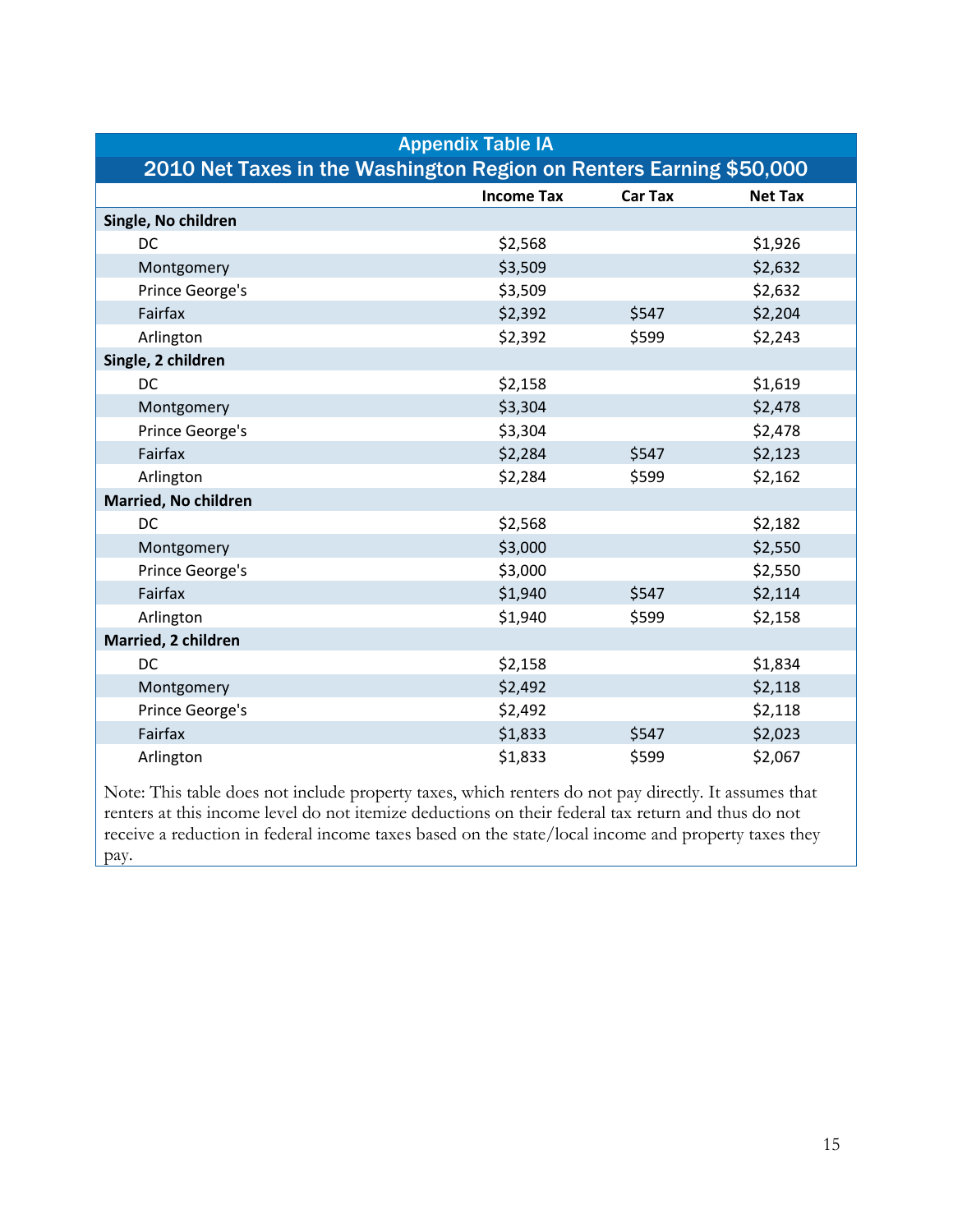| <b>Appendix Table IB</b>                                                |                      |                           |           |                                       |                                 |                |
|-------------------------------------------------------------------------|----------------------|---------------------------|-----------|---------------------------------------|---------------------------------|----------------|
| 2010 Net Taxes in the Washington Region on Homeowners Earning \$100,000 |                      |                           |           |                                       |                                 |                |
|                                                                         | Income<br><b>Tax</b> | Property<br>$\text{Tax*}$ | Car Tax** | <b>Total before</b><br>federal offset | <b>Federal</b><br><b>Offset</b> | <b>Net Tax</b> |
| Single, No children                                                     |                      |                           |           |                                       |                                 |                |
| DC                                                                      | \$5,701              | \$2,674                   |           | \$8,375                               | \$2,345                         | \$6,030        |
| Montgomery                                                              | \$6,055              | \$4,444                   |           | \$10,499                              | \$2,940                         | \$7,560        |
| Prince George's                                                         | \$6,055              | \$8,190                   |           | \$14,246                              | \$3,989                         | \$10,257       |
| Fairfax                                                                 | \$4,304              | \$4,951                   | \$1,037   | \$10,292                              | \$2,882                         | \$7,410        |
| Arlington                                                               | \$4,304              | \$4,734                   | \$1,135   | \$10,173                              | \$2,848                         | \$7,324        |
| Single, 2 children                                                      |                      |                           |           |                                       |                                 |                |
| DC                                                                      | \$5,273              | \$2,674                   |           | \$7,947                               | \$1,987                         | \$5,961        |
| Montgomery                                                              | \$5,851              | \$4,444                   |           | \$10,295                              | \$2,574                         | \$7,721        |
| Prince George's                                                         | \$5,851              | \$8,190                   |           | \$14,041                              | \$3,510                         | \$10,531       |
| Fairfax                                                                 | \$4,197              | \$4,951                   | \$1,037   | \$10,185                              | \$2,546                         | \$7,639        |
| Arlington                                                               | \$4,197              | \$4,734                   | \$1,135   | \$10,066                              | \$2,516                         | \$7,549        |
| <b>Married, No children</b>                                             |                      |                           |           |                                       |                                 |                |
| DC                                                                      | \$4,567              | \$2,674                   |           | \$7,241                               | \$1,810                         | \$5,431        |
| Montgomery                                                              | \$5,706              | \$4,444                   |           | \$10,150                              | \$2,537                         | \$7,612        |
| Prince George's                                                         | \$5,706              | \$8,190                   |           | \$13,896                              | \$3,474                         | \$10,422       |
| Fairfax                                                                 | \$3,993              | \$4,951                   | \$1,281   | \$10,224                              | \$2,556                         | \$7,668        |
| Arlington                                                               | \$3,993              | \$4,734                   | \$1,401   | \$10,128                              | \$2,532                         | \$7,596        |
| Married, 2 children                                                     |                      |                           |           |                                       |                                 |                |
| DC                                                                      | \$4,282              | \$2,674                   |           | \$6,957                               | \$1,739                         | \$5,217        |
| Montgomery                                                              | \$5,197              | \$4,444                   |           | \$9,641                               | \$2,410                         | \$7,231        |
| Prince George's                                                         | \$5,197              | \$8,190                   |           | \$13,387                              | \$3,347                         | \$10,040       |
| Fairfax                                                                 | \$3,886              | \$4,951                   | \$1,281   | \$10,118                              | \$2,529                         | \$7,588        |
| Arlington                                                               | \$3,886              | \$4,734                   | \$1,401   | \$10,021                              | \$2,505                         | \$7,516        |

\* based on property taxes in 2010 for homes worth \$500,000 in DC, Montgomery, Prince George's, and Fairfax counties, and \$600,000 in Arlington county.

\*\* assumes a family headed by a single adult owns one car and a family headed by a married couple owns two cars.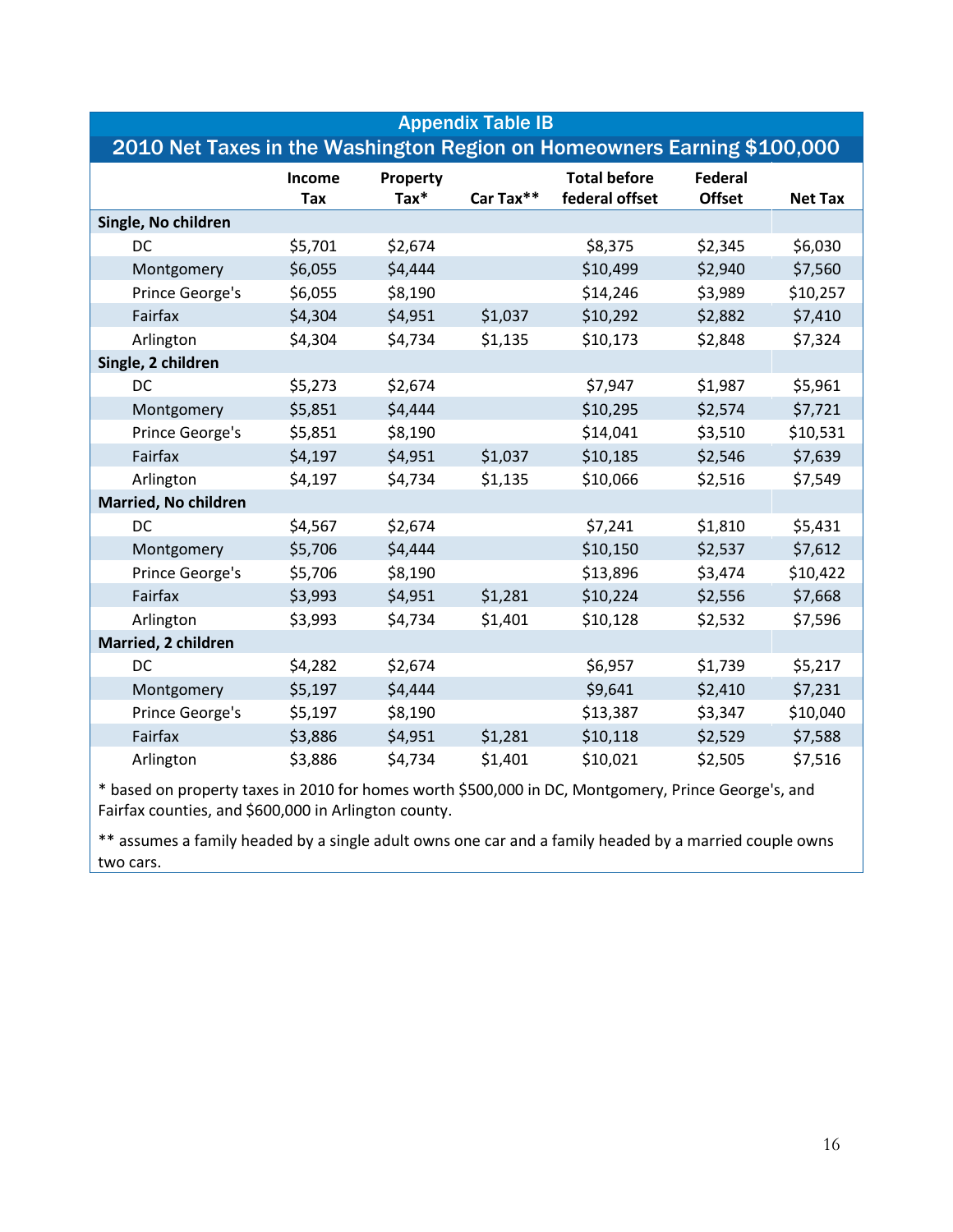| <b>Appendix Table IC</b>                                                |               |                     |           |                                       |                                 |                |
|-------------------------------------------------------------------------|---------------|---------------------|-----------|---------------------------------------|---------------------------------|----------------|
| 2010 Net Taxes in the Washington Region on Homeowners Earning \$200,000 |               |                     |           |                                       |                                 |                |
|                                                                         | Income<br>Tax | Property<br>$Tax^*$ | Car Tax** | <b>Total before</b><br>federal offset | <b>Federal</b><br><b>Offset</b> | <b>Net Tax</b> |
| Single, No children                                                     |               |                     |           |                                       |                                 |                |
| DC                                                                      | \$13,723      | \$4,106             |           | \$17,829                              | \$5,884                         | \$11,945       |
| Montgomery                                                              | \$13,705      | \$5,466             |           | \$19,171                              | \$6,326                         | \$12,845       |
| Prince George's                                                         | \$13,705      | \$8,190             |           | \$21,895                              | \$7,225                         | \$14,670       |
| Fairfax                                                                 | \$9,862       | \$5,982             | \$1,276   | \$17,120                              | \$5,650                         | \$11,470       |
| Arlington                                                               | \$9,862       | \$5,520             | \$1,396   | \$16,778                              | \$5,537                         | \$11,241       |
| Single, 2 children                                                      |               |                     |           |                                       |                                 |                |
| DC                                                                      | \$13,296      | \$4,106             |           | \$17,402                              | \$4,873                         | \$12,529       |
| Montgomery                                                              | \$13,500      | \$5,466             |           | \$18,966                              | \$5,311                         | \$13,656       |
| Prince George's                                                         | \$13,500      | \$8,190             |           | \$21,691                              | \$6,073                         | \$15,617       |
| Fairfax                                                                 | \$9,755       | \$5,982             | \$1,276   | \$17,013                              | \$4,764                         | \$12,249       |
| Arlington                                                               | \$9,755       | \$5,520             | \$1,396   | \$16,671                              | \$4,668                         | \$12,003       |
| Married, No children                                                    |               |                     |           |                                       |                                 |                |
| DC                                                                      | \$12,381      | \$4,106             |           | \$16,487                              | \$4,616                         | \$11,870       |
| Montgomery                                                              | \$13,299      | \$5,466             |           | \$18,765                              | \$5,254                         | \$13,511       |
| Prince George's                                                         | \$13,299      | \$8,190             |           | \$21,489                              | \$6,017                         | \$15,472       |
| Fairfax                                                                 | \$9,551       | \$5,982             | \$1,963   | \$17,496                              | \$4,899                         | \$12,597       |
| Arlington                                                               | \$9,551       | \$5,520             | \$2,148   | \$17,218                              | \$4,821                         | \$12,397       |
| Married, 2 children                                                     |               |                     |           |                                       |                                 |                |
| DC                                                                      | \$12,096      | \$4,106             |           | \$16,202                              | \$4,537                         | \$11,665       |
| Montgomery                                                              | \$12,790      | \$5,466             |           | \$18,256                              | \$5,112                         | \$13,144       |
| Prince George's                                                         | \$12,790      | \$8,190             |           | \$20,980                              | \$5,875                         | \$15,106       |
| Fairfax                                                                 | \$9,444       | \$5,982             | \$1,963   | \$17,389                              | \$4,869                         | \$12,520       |
| Arlington                                                               | \$9,444       | \$5,520             | \$2,148   | \$17,112                              | \$4,791                         | \$12,320       |

\* based on property taxes in 2010 for homes worth \$500,000 in Prince George's county, \$600,000 in Montgomery and Fairfax counties, and \$700,000 in the District and Arlington county.

\*\* assumes a family headed by a single adult owns one car and a family headed by a married couple owns two cars.